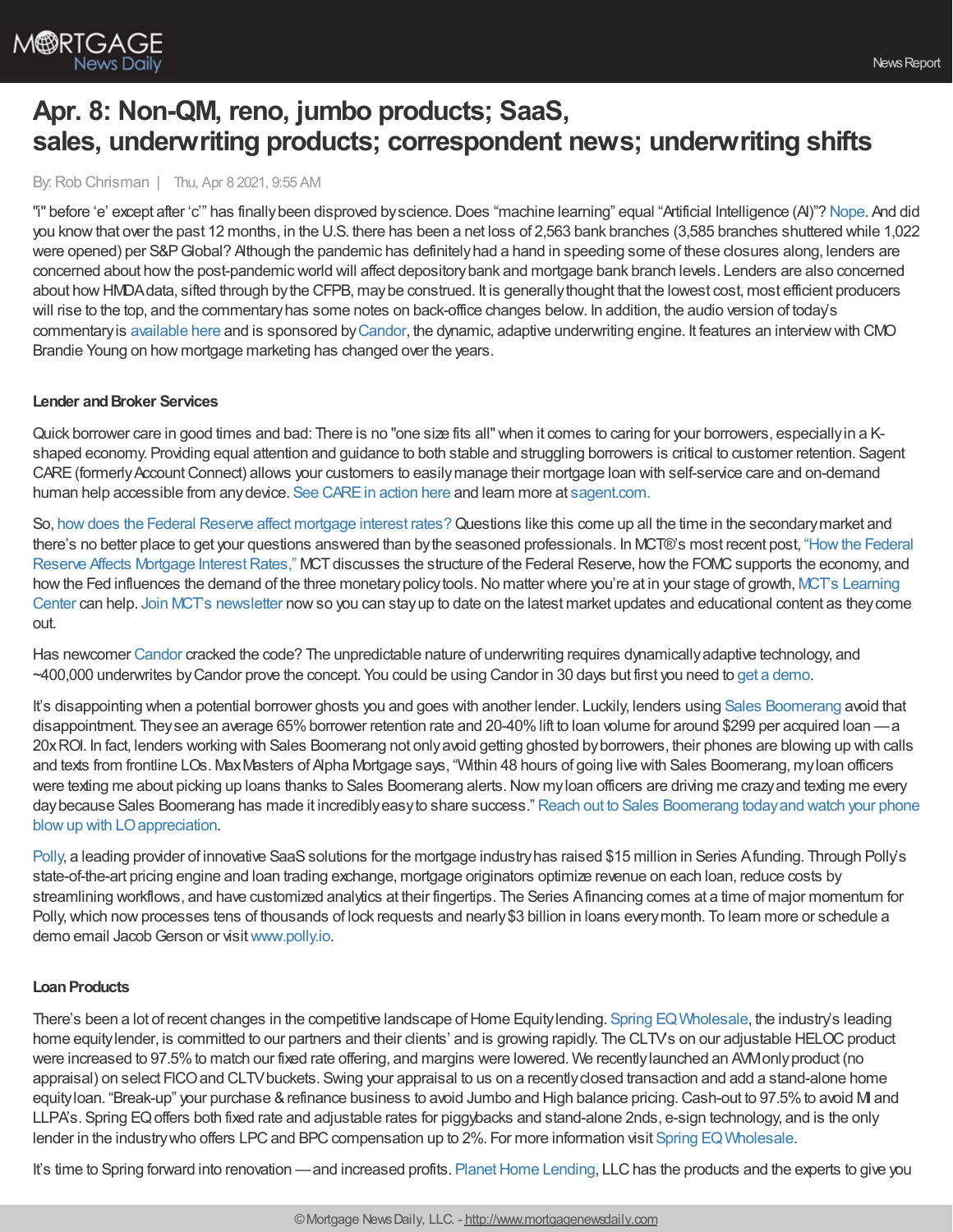#### the renovation edge. Give Jim Bopp a call at 518-348-6426 to see how Planet can increase your volume.

Do you have a borrower with a unique loan scenario? Not sure if there are mortgage financing options?Get answers from the Non-QM experts at Sprout Mortgage during the [Scenario](https://register.gotowebinar.com/register/7462380333965429776) Station Webinar on Wednesday, April 14th at 9:00 am PT, where a variety of Ioan scenarios will be reviewed. In addition, we'll discuss the common misconceptions and best practices of non-QMunderwriting. Expand your pipeline to include Non-QM programs and become the lending professional with a "can-do" approach for your clients. Non-QM business is abundant, and Sprout offers powerful technologyand a streamlined loan process for maximum efficiency. Tryour Premier Jumbo [program,](https://www.sproutmortgage.com/loan-programs/sp-e1-premier-jumbo-full-doc) the simplest full-doc jumbo in the industry. Bank statement program for borrowers whose income is best document bybank statements. And investor programs for N-O-Oproperties (including foreign borrowers). Then watch your pipeline grow! [Register](https://register.gotowebinar.com/register/7462380333965429776) now!

["Caliber](https://recruiting.adp.com/srccar/public/RTI.home?d=ExternalCaliberHomeLoans&_icx=v02Pg0E8dry77as%252F53w4AJaa70NZw%252Fw8fF8hbFO1EF85wLt9DxjYJuzTaiz3cC3bUG0&c=1060341&_dissimuloSSO=k81IQ_xGY14:XQC7YMN_-Mx6DdXOyW3KVTQohAw) Home Loans always goes BIGfor our brokers and we're excited to announce the return ofCaliber Jumbo. When your borrowers are in the market for higher-end, luxurious homes, a typical loan amount might notwork. Manytimes, the home value will exceed the typical Fannie Mae and Freddie Mac loan servicing limits. Jumbo loans provide your borrowers a solution to get the funds they need so they can purchase the home of their dreams. Fixed and ARMoptions, up to a 90%LTV, and \$2.5Mmaxloan amounts are all part of this huge offering. Available for Purchase or Refinance,Caliber Jumbo is a flexible solution for your customers. Step into greater opportunities with Caliber Jumbo! Reach out today or click here to find out how to become an approved wholesale lender."

[Rocket](http://rocketprotpo.com/) Pro TPO is a trailblazer among lenders offering new jumbo products after the recent QM rule change that went into effect March 1. On that day, Rocket unveiled Jumbo Smart, a brand-new program that focuses on two things: speed and simplicity. What makes this a powerful product is that it conforms to Fannie Mae guidelines and is run through DU, making this more streamlined than previous jumbos while being just as prudent as conventional loans. Rocket Pro TPO is unleashing Jumbo Smart at the perfect time. With purchase season underwayand high-value refi candidates stuck on the sideline for the past year, partners can leverage this product to ensure theyare assisting all client types at this key time in the housing market. Contact your Rocket Pro TPO AE for more details on Jumbo Smart.

#### **Correspondent News**

**M®RTGAGE** 

**News Daily** 

As was announced in [mid-February,](https://www.amerihome.com/our-story/) [Western](https://www.westernalliancebancorporation.com/) Alliance Bank entered into a definitive agreement to purchase AmeriHome Mortgage Company. The group is excited to announce that as of today, AmeriHome Mortgage is officiallya subsidiaryof Western Alliance Bank! You maybe wondering what this means for AmeriHome [Correspondent](https://correspondent.amerihome.com/)'s valued clients, future clients and the manyvalued business partners. Western Alliance Bank, one of the country's top-performing commercial banks, gives AmeriHome access to significant capital and a faster pathwayto growth for Delegated and Non-Delegated Correspondent channels. Management is confident this combination will be both seamless and highly beneficial for clients. AmeriHome's value proposition is not changing, only strengthening, and it will continue to offer consistentlycompetitive pricing, industryleading service and support, and a full and growing slate of products, all with their unwavering commitment to be relationship-focused in everything theydo.

AmeriHome also looks forward to introducing new Non-Agency portfolio products as well as expanding the value of Western Alliance Bank's warehouse lending capabilities for its clients. Itwill continue to operate under the current name as AmeriHome Mortgage, a Western Alliance Bank company, and will retain its current business model, leadership team, people, and locations, ensuring continuityfor their clients. Should you have questions about doing business with AmeriHome reach out to CLsales@amerihome.com.

PenFed's [correspondent](http://www.correspondent.penfed.org/) channel offers up a line-up of [Jumbo](https://3839478557.encompasstpoconnect.com/#/content/jumboandhighbalance_196613), High Balance, and Super Jumbo programs.

MSA42220 for Santa Rosa has been removed from Citi Correspondent Lending's CRAPremium Schedule. View/print the updated Best Effort CRASchedule (CL244) [here](http://softvu-private.s3.amazonaws.com/client_9f6807a6dd8847e2a6cda8b96b0ba8b1/CL244_CRA_Premiums_02-05-2021.pdf). Citi is in "the midst of transitioning to a new digital based LOS, Empower, which is intended to help with Citi's growth plans over the next fewyears. We also have newproduct offerings to roll throughout 2021 that are designed to provide additional liquidity to the marketplace for all our approved sellers."

And Citi announced that Vanessa Sanchezhas joined Citi Correspondent Lending team as its Client Service Consultant/CSC for the New England Region.Congratulations, Vanessa!

PennyMac Correspondent Group is offering Weekend Lock Availability for Delegated and Non-Delegated locks. Weekend pricing will be based off the previous business day's last rate sheet.

Caliber Correspondent's Lending Portal [\(CLP](https://www.calibercl.com/default/login?initial-redirect=true)) has been enhanced to allowyou to download multiple Purchase Advice (PA) Reports to a single Excel worksheet. You can also download and print your Caliber Sellers Scorecard.

With the expiration of QMPoints and Fees Cure Provision, covered transactions with consummation dates after January 10, 2021, where the total points and fees exceed the applicable limits, creditors or assignees will no longer be allowed the option to cure the transaction and bring it into QM compliance. Any impacted loan will not be eligible for purchase by AmeriHome.